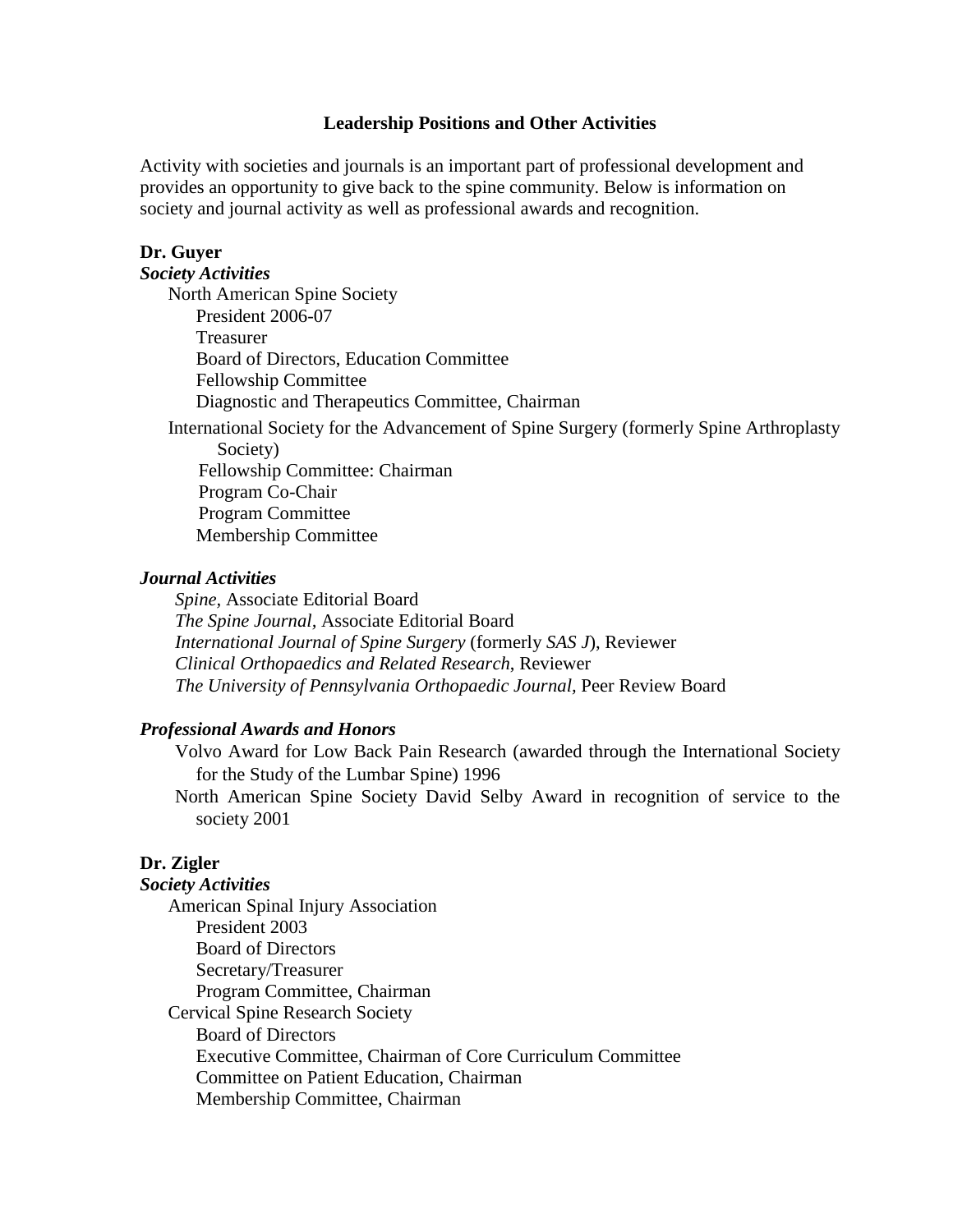American Academy of Orthopaedic Surgeon Committee on the Spine Task Force on Aging and the Orthopaedic Patient North American Spine Society Task Force on Aging, Chairman Federation of Spine Associations President 2000-2001

# *Journal Activities*

Section Editor: *The Journal of Spinal Cord Medicine* Associate Editor: *International Journal of Spine Surgery (for the SAS journal)*

# **Dr. Hochschuler**

*Society Activities* International Society for the Advancement of Spine Surgery (formerly Spine Arthroplasty Society) President 2005-06 Nominating Committee Public Policy Review Committee, Chairman Past Presidents' Long Range Planning Committee North American Spine Society Spinal Implant Task Force Public Relations Committee Electronic Media Committee, Chairman American Academy of Orthopaedic Surgeons Global Fee Project Committee

## **Dr. Rashbaum**

*Society Activities* Texas Pain Society Vice President

#### *Professional Awards and Honors*

Volvo Award for Low Back Pain Research (awarded through the International Society for the Study of the Lumbar Spine) 1996

# **Dr. Blumenthal**

*Society Activities* International Society for the Study of the Lumbar Spine Central US Regional Representative International Society for the Advancement of Spine Surgery (formerly the Spine Arthroplasty Society): Chairman, Education Committee, Chairman Poster Program Committee North American Spine Society Spring Break Program Committee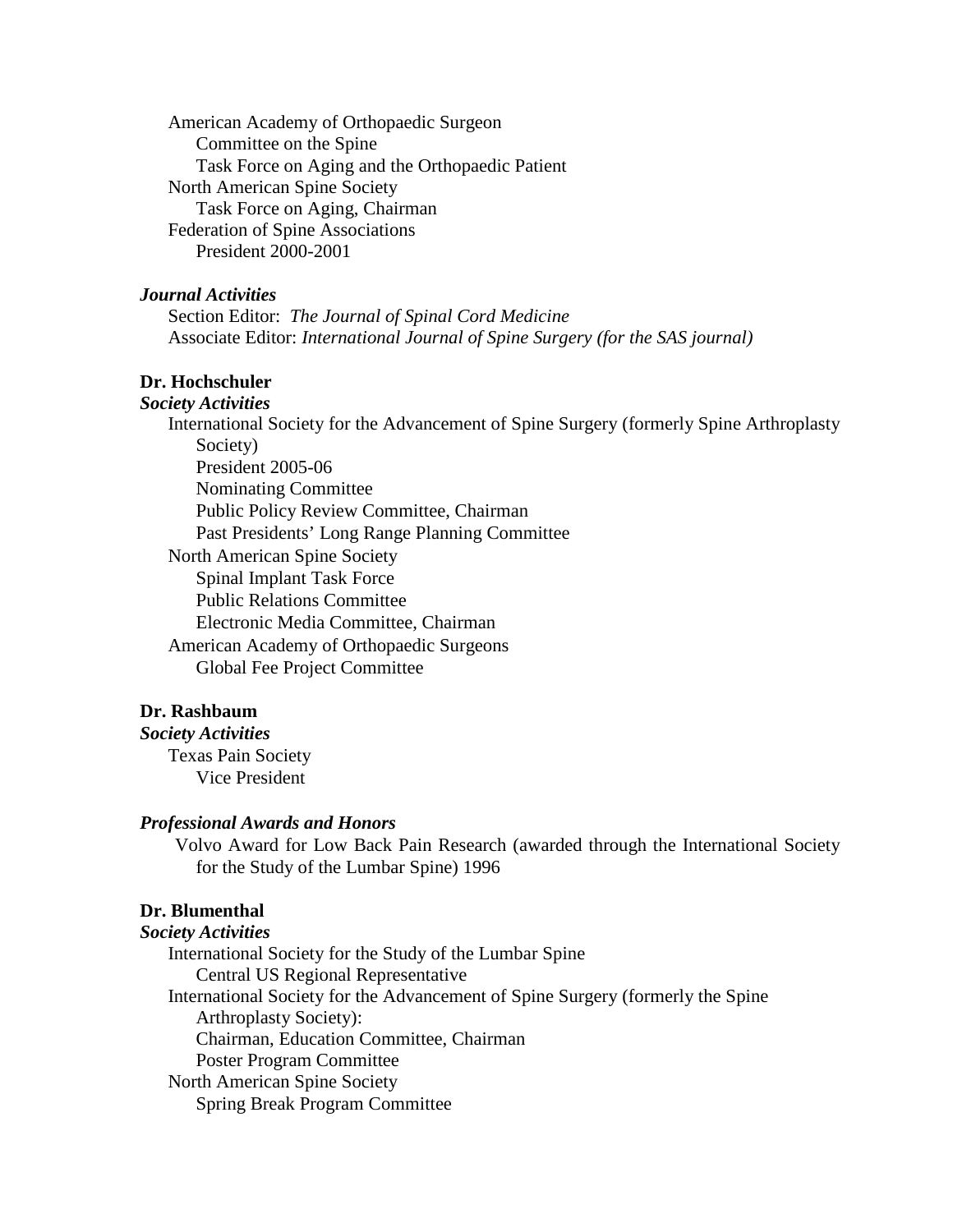### *Journal Activities*

*International Journal of Spine Surgery* (formerly *SAS J*), Reviewer

### *Other Professional Activities*

Spine Consultant, Dallas Mavericks, National Basketball Association

### **Dr. Bradley**

*Society Activities* North American Spine Society Membership Review Committee

## **Dr. Lieberman**

*Society Activities* North American Spine Society Surgical Care Committee Operative Coding Committee, Vice Chairman Surgical Care Committee, Chairman Multi-disciplinary Patient Care Committee, Chairman Education Council Committee-Section on Spine Motion Technology American Academy of Orthopaedic Surgeons Adult Spine Evaluation Subcommittee Maintenance of Certification Course Committee, Co-Chairman Scoliosis Research Society Global Outreach Committee International Society for Advancement of Spine Surgery Public Policy Review Committee Vetting Committee

### *Journal Activities*

*Spine,* Associate Editorial Board *The Spine Journal,* Associate Editorial Board *European Spine Journal,* Assistant Editorial Board *Journal of Spinal Disorders & Technique,* Editorial Review Board *Journal of Bone and Joint Surgery,* Reviewer *International Journal of Spine Surgery,* Reviewer

#### *Professional Awards and Honors*

Health Volunteers Overseas "Golden Apple Award"

#### **Dr. Ohnmeiss**

#### *Society Activities*

International Society for the Study of the Lumbar Spine US Central Regional Representative North American Spine Society Outcomes Compendium Workgroup